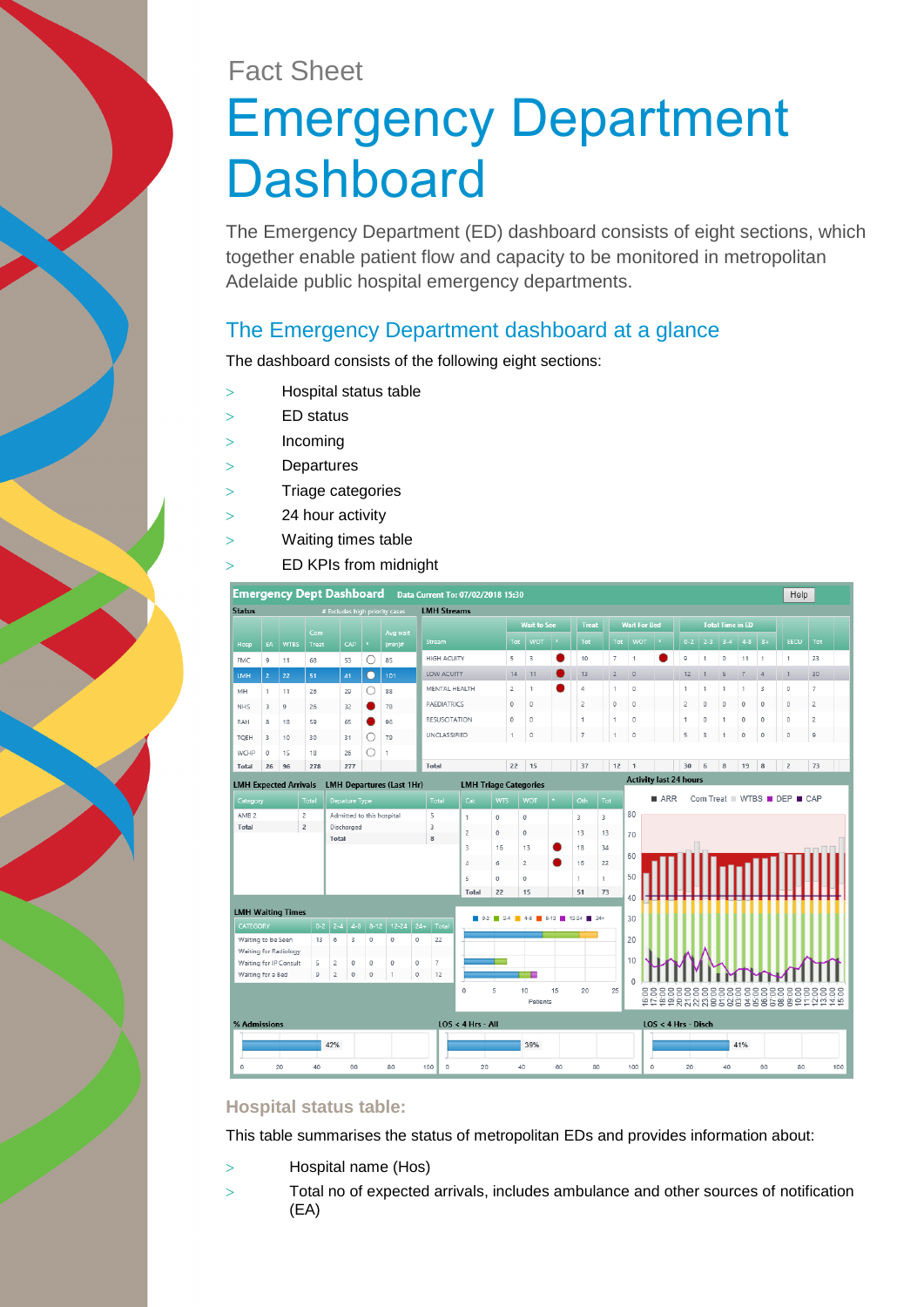- Number of patients currently waiting to be seen in the Emergency Department (WTBS)
- Number of patients currently in the Emergency Department who have commenced their treatment (Com Treat)
- Total number of general treatment areas available within the ED. Capacity is not an indication of space available in the ED waiting room for patients waiting for treatment and does not include specialised treatment areas, e.g. resuscitation (Cap)
- Current status of the hospital calculated from the numbers of patients in the ED, compared to total treatment rooms available (\* Alert)
- The average time from arrival to initial assessment by an ED clinician (as opposed to a triage nurse) for non-urgent cases (triage priorities 3, 4 and 5) (Avg wait (mins)#).

Users can click on their chosen hospital in this table and the whole dashboard will update to show data specific to that hospital.

#### **ED status:**

Colour coding is used to indicate the status of each hospital at any given time. Each colour represents a particular status, which is consistent across all sites. Current status of the hospital is calculated from the numbers of patients in the ED, compared to total treatment rooms available:

- Green means that the ED has at least 20% of their treatment rooms available.
- $>$  Amber means that the ED has 5% to 20% of their treatment rooms available.
- $>$  Red means that the ED has 5% of their treatment rooms available.
- $>$  White means that the ED currently has all of their treatment rooms being used.

#### **Streams table:**

This component shows the breakdown of the summarised detail for the selected hospital, and categorises patients into streams as defined by the hospital.

On arrival to ED patients are assessed and they are assigned to a stream of care appropriate to their needs. Each hospital operates differently and this area of the dashboard gives a breakdown of current patients in each of the clinical streams.

It also shows the breakdown for the selected hospital of the number of patients in each stage of care that they move through on their journey through the emergency department, as follows:

- Waiting to be Seen: When you arrive at an Emergency Department you are seen immediately by a triage nurse who will allocate an urgency for your treatment to commence (triage category) and allocate you to one of the hospital's treatment streams. You then wait to be seen by a clinician where appropriate.
- Being Treated: You are deemed to have "commenced treatment" after you are initially seen by the doctor or nurse practitioner, and no decision to admit has been made.
- Waiting for a Bed: Some patients will require admission to the hospital. These patients may spend some time "waiting for a bed" which is the time between the decision to admit and the being moved onto an inpatient ward.
- EECU: Other patients may require monitoring for up to 24 hours within the Emergency Department before being sent home. These patients are generally moved to the Extended Emergency Care Unit (EECU) which is a 24 hour ward designed for this purpose.

The dashboard in the Streams component groups numbers of current patients into time periods which reflect the total ED visit time up to the time the data is current to. Time breakdowns of '0-2 hours', '2-3 hours', '3-4 hours', '4-8 hours' and '8+ hours' can be seen by stream.

This time measurement is based on the rules associated with the 4 hour rule. It begins when the patient first presents to the ED and concludes either when the patient physically departs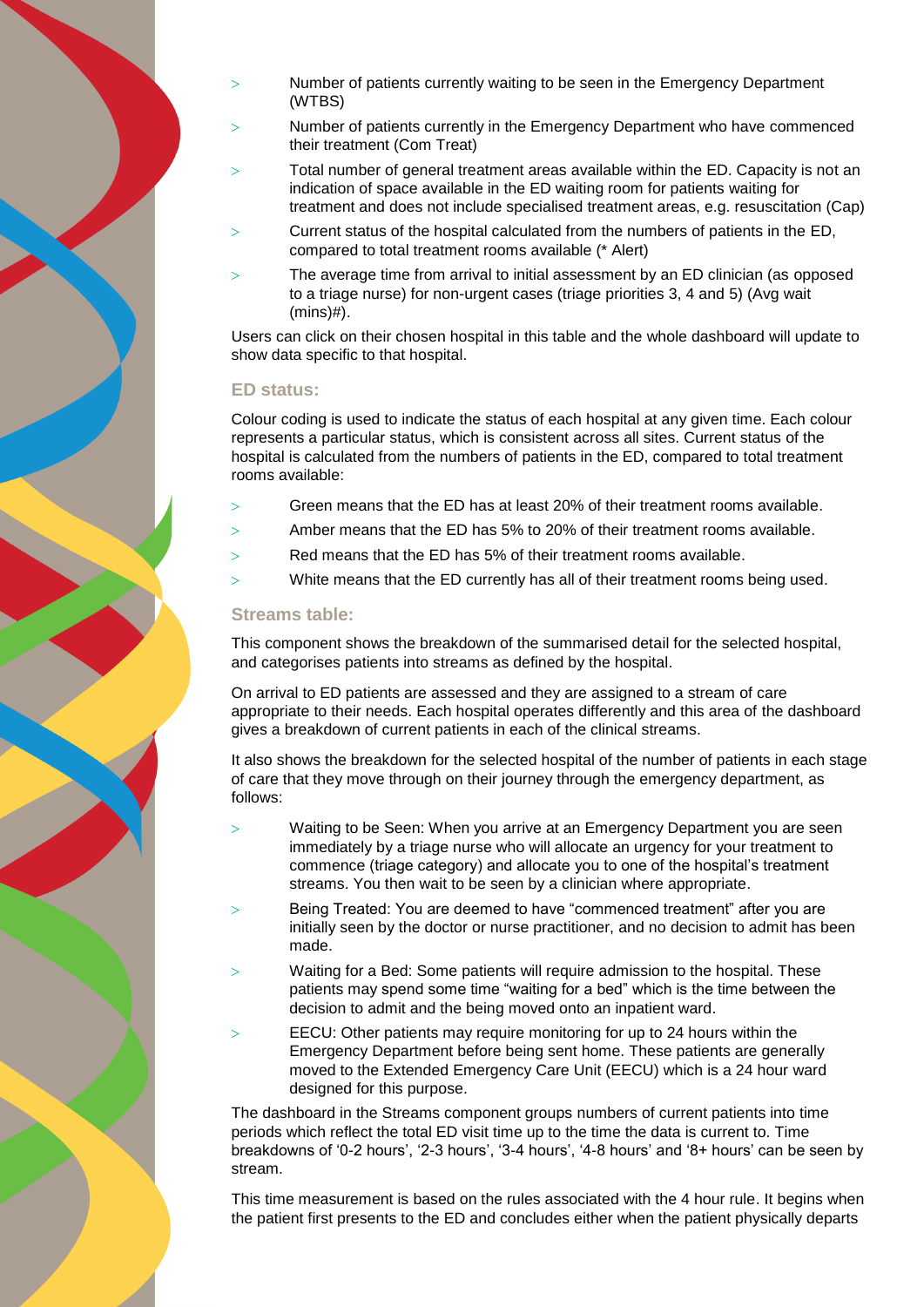

the ED or when they are admitted within the ED and transferred to a bed within an EECU ward. Patients admitted to an EECU ward are not included in the Total Time in ED section.

| <b>Field title</b>                        | What does this mean?                                                                                                                                                                                                                                                              |
|-------------------------------------------|-----------------------------------------------------------------------------------------------------------------------------------------------------------------------------------------------------------------------------------------------------------------------------------|
| Stream                                    | The name of the clinical stream into which the patient has been placed<br>for treatment                                                                                                                                                                                           |
| Wait to see<br>(Waiting to be<br>seen)    | Patient has been seen by a Triage Nurse and is now waiting to be<br>seen by a clinician                                                                                                                                                                                           |
| Tot                                       | Total no of patients 'Waiting to be seen' for the stream as at the date<br>and time the data is current to                                                                                                                                                                        |
| <b>WOT</b><br>(Waiting over<br>threshold) | Number of patients currently waiting to be seen who have exceeded<br>the national clinically recommended waiting time for their urgency<br>category as follows:                                                                                                                   |
|                                           | 1 - Resuscitation<br>Immediate (seconds)                                                                                                                                                                                                                                          |
|                                           | 10 Minutes<br>2 - Emergency                                                                                                                                                                                                                                                       |
|                                           | $3 -$ Urgent<br>30 Minutes                                                                                                                                                                                                                                                        |
|                                           | 4 - Semi-urgent<br>60 Minutes                                                                                                                                                                                                                                                     |
|                                           | 120 Minutes<br>5 - Non-urgent                                                                                                                                                                                                                                                     |
| *Alert                                    | Alert – Indicates 1 or more patients are over the wait time threshold for<br>the triage category. Normal state is blank. Where there is one or more<br>patients with a wait time over the defined threshold, a red alert icon is<br>displayed                                     |
| <b>Treat (Being</b><br>treated)           | Patient has been seen by a clinician and no decision to admit has been<br>made                                                                                                                                                                                                    |
| Tot                                       | Total number of patients with current status 'being treated' for the<br>stream                                                                                                                                                                                                    |
| Wait for bed<br>(Waiting for a<br>bed)    | A decision to admit the patient to an inpatient ward in the hospital has<br>been made and the patient is in the ED waiting for a bed to become<br>available                                                                                                                       |
| Tot                                       | Total number of patients with a current status of 'waiting for a bed'                                                                                                                                                                                                             |
| <b>WOT</b> (Waiting<br>over threshold)    | Number 'waiting for a bed' patients that are over the wait time<br>threshold                                                                                                                                                                                                      |
| *Alert                                    | Alert – indicates 1 or more patients are over the wait time threshold as<br>defined in the Department of Health Hospital Escalation Directive<br>(D0176). Normal state is blank. Where there is one patient with a wait<br>time over the defined threshold an alert is displayed: |
|                                           | General patients over 8 hours - amber, over 12 hours - red                                                                                                                                                                                                                        |
|                                           | Mental health patients over 18 hours- amber, over 12 hours - red                                                                                                                                                                                                                  |
| Total time in ED                          | Number of patients currently in ED excluding those admitted to EECU.<br>The dashboard in the Streams component groups numbers of current<br>patients into time periods which reflect the length of time their ED visit<br>as at the date and time that the data is current to     |
| $0 - 2$                                   | Number of patients currently in ED where total ED visit time is less<br>than 2 hours                                                                                                                                                                                              |
| $2 - 3$                                   | Number of patients currently in ED where total ED visit time is between<br>2 and 3 hours                                                                                                                                                                                          |
| $3 - 4$                                   | Number of patients currently in ED where total ED visit time is between<br>3 and 4 hours                                                                                                                                                                                          |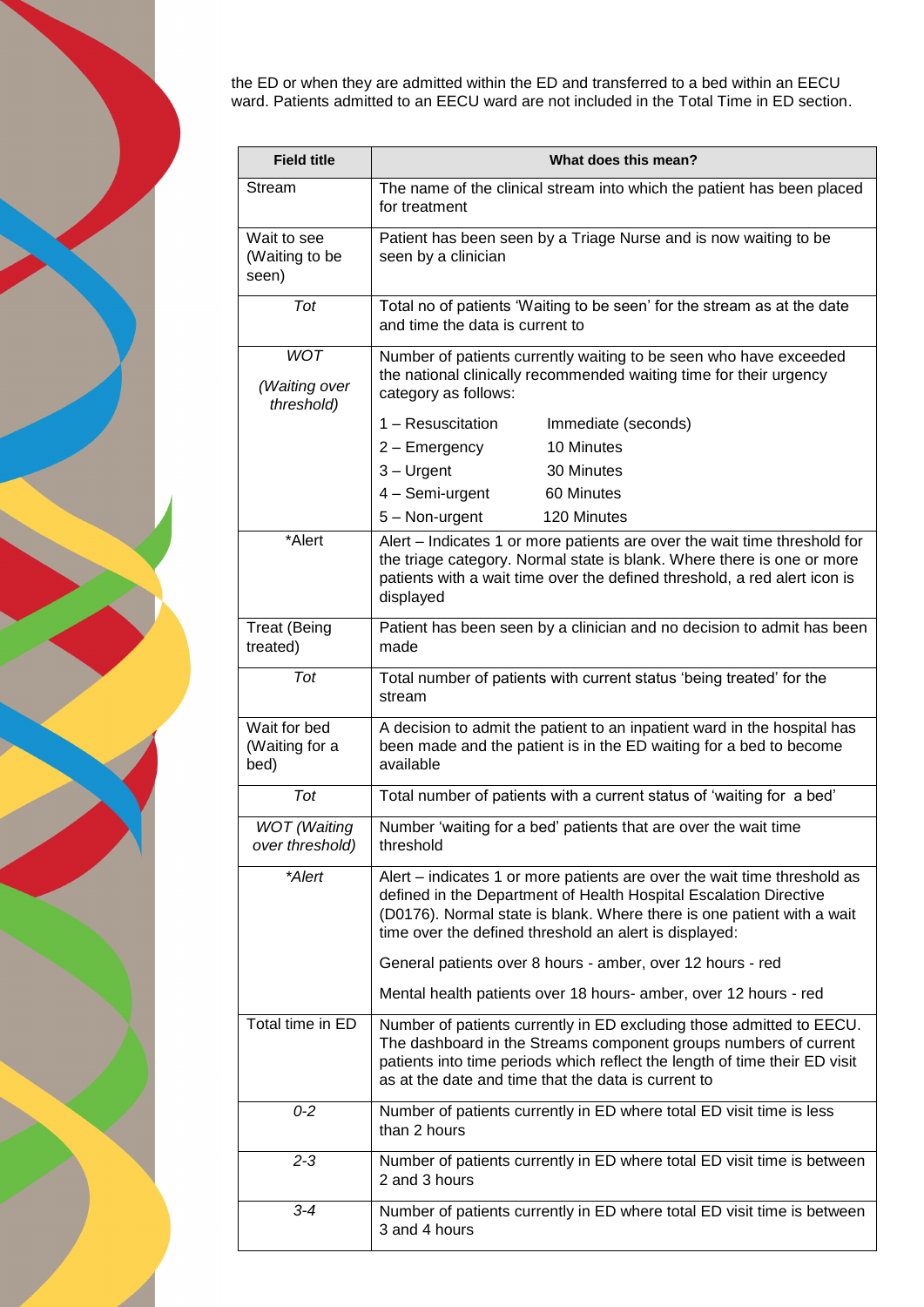| 4-8  | Number of patients currently in ED where total ED visit time is between<br>4 and 8 hours                         |
|------|------------------------------------------------------------------------------------------------------------------|
| 8+   | Number of patients currently in ED where total ED visit time is greater<br>than 8 hours                          |
| EECU | Admitted within ED (titled EECU): Total no of patients currently<br>admitted to the Extended Emergency Care Unit |
| Tot  | Total number of patients currently in this stream within the ED                                                  |

## **Incoming:**

This table displays the total number of patients that are understood to be inbound via ambulance to the selected hospital. This data is sourced from SA Ambulance Service.

| <b>Field title</b> | What does this mean?                                                                                                                                              |
|--------------------|-------------------------------------------------------------------------------------------------------------------------------------------------------------------|
| AMB <sub>1</sub>   | Immediately life threatening                                                                                                                                      |
| AMB <sub>2</sub>   | Serious                                                                                                                                                           |
| AMB <sub>3</sub>   | Neither life threatening or serious                                                                                                                               |
| AMB <sub>4</sub>   | Patient considered to require treatment at scene or en-route to the<br>hospital, and assessed as not at risk of increased morbidity due to a<br>delay in response |
| AMB <sub>5</sub>   | Patient is assessed as not requiring active treatment during transport<br>but requiring monitoring of their clinical condition                                    |
| AMB <sub>6</sub>   | Patient assessed as not requiring treatment or clinical monitoring<br>during transport                                                                            |

It also shows patients that have transferred from another hospital, or from another service to a hospital, via ambulance. The transfer information is displayed in addition to the urgency category but as a separate record. The transfer categories are all prefaced with TFR:

| <b>Field title</b>                | What does this mean?                                                                                                     |
|-----------------------------------|--------------------------------------------------------------------------------------------------------------------------|
| Tfr. Admit                        | Admission to a health care facility                                                                                      |
| Tfr. Balloon<br>Pump              | Transfer of a balloon pump (equipment only)                                                                              |
| Tfr. Blood/<br>Organ              | Transfer of blood or organ products                                                                                      |
| Tfr. Cas                          | Transfer into Emergency Department for review or treatment                                                               |
| <b>Tfr. Cas Return</b>            | Return from a Tfr. Cas                                                                                                   |
|                                   | Always from ambulance transport back to residential care facility or<br>nursing home, not usually to a home address      |
| <b>Tfr. Commercial</b><br>Airline | Transfer of patient from airport from a commercial flight (not RFDS)                                                     |
| Tfr. Country Rv                   | Transfer of patient with either start or finish in a regional area and<br>where 2 crews are used for transfer            |
| Tfr. Discharge                    | Transfer of a patient who has been discharged from a hospital to a<br>nursing home, care facility or residential address |
| Tfr. Opd                          | Transfer of patient for an Outpatient appointment                                                                        |
| Tfr. Opd Return                   | Return from a Tfr. Opd                                                                                                   |
| Tfr. Rfds                         | Transfer to or from a health care facility where RFDS has been used                                                      |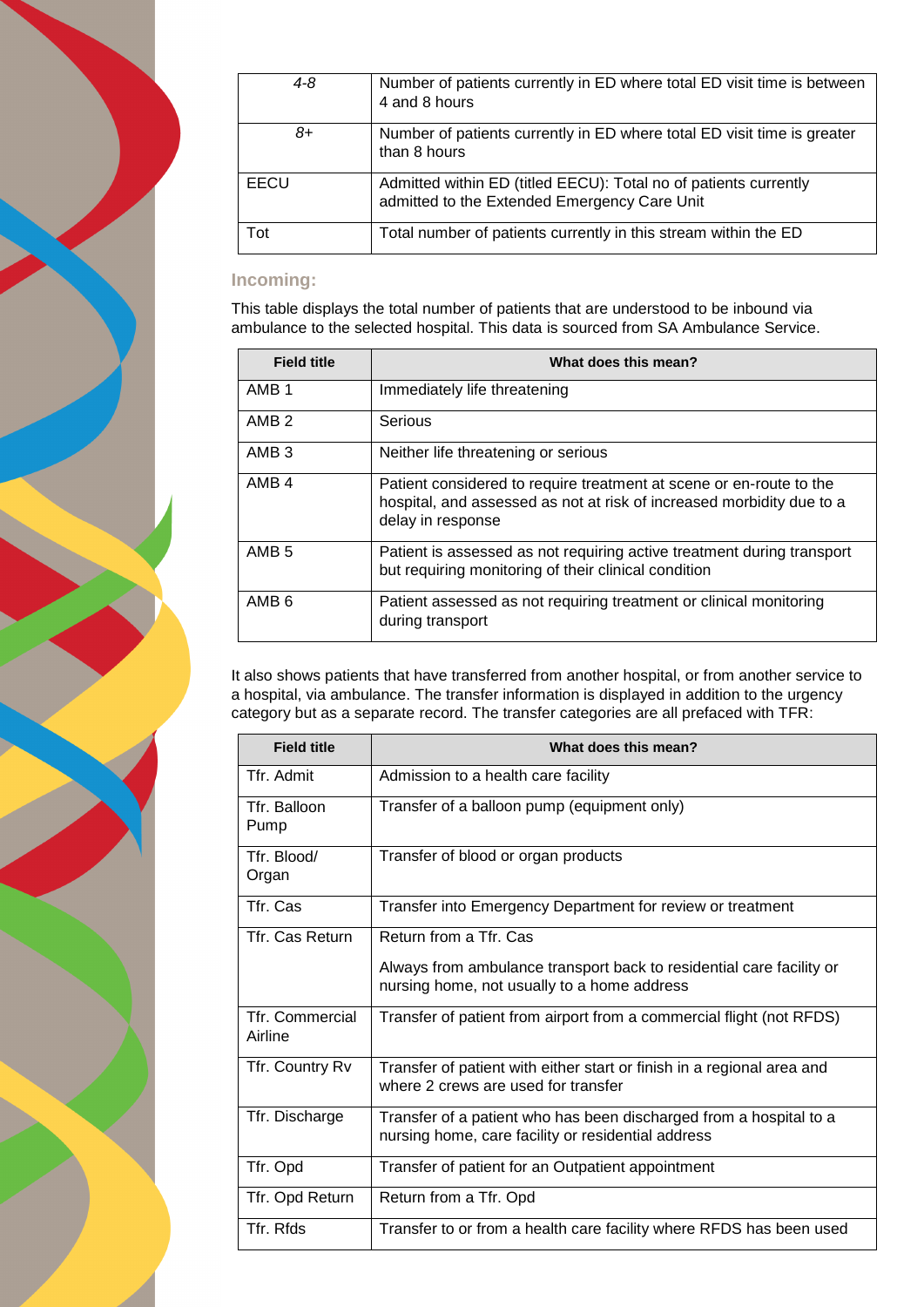|                         | as transport medium                                                                                                                                                                      |
|-------------------------|------------------------------------------------------------------------------------------------------------------------------------------------------------------------------------------|
| Tfr. Rt                 | Transfer of a patient to Radiotherapy appointment                                                                                                                                        |
| Tfr. Rt Return          | Return from a Tfr. Rt                                                                                                                                                                    |
| Tfr. Transfer           | Generic transfer code used when no other transfer codes suit<br>E.g. from nursing home to nursing home, or change of residential<br>address from private home to supported care facility |
| Tfr. Transplant<br>Team | Transfer of transplant team, normally staff only not with a patient                                                                                                                      |

## **Departures (last 1 hour):**

This shows the number of patients who have departed from the ED within the last 60 minutes and the reason for their departure. This information is updated every 30 minutes and will synchronise with the total number of departures in the 24 Hour Activity chart at every whole hour. Departure types shown are:

- > Discharged
- Admitted to this hospital
- Transferred to another hospital
- Did not wait
- Left before treatment completed
- Other (a combination of all departure types not otherwise listed)

### **Triage categories:**

This table displays by triage category the current number of patients waiting to be seen in the ED. Each triage category is split into the number of patients with a status of 'waiting to be seen' and those with a status other than 'waiting to be seen'.

| <b>Field title</b>              | What does this mean?                                                                                                                                                                                                                                        |
|---------------------------------|-------------------------------------------------------------------------------------------------------------------------------------------------------------------------------------------------------------------------------------------------------------|
| Cat                             | Triage category number                                                                                                                                                                                                                                      |
| 1                               | Resuscitation                                                                                                                                                                                                                                               |
| $\overline{2}$                  | Emergency                                                                                                                                                                                                                                                   |
| 3                               | Urgent                                                                                                                                                                                                                                                      |
| 4                               | Semi-urgent                                                                                                                                                                                                                                                 |
| 5                               | Non-urgent                                                                                                                                                                                                                                                  |
| WTS (Waiting to<br>be seen)     | Total number of patients with current status 'Waiting To Be Seen' for<br>the triage category                                                                                                                                                                |
| WOT (Waiting<br>over threshold) | Number of 'Waiting To Be Seen' patients that are over the wait time<br>threshold for the assigned triage category                                                                                                                                           |
| *Alert                          | Alert - Indicates 1 or more patients are over the wait time threshold for<br>the triage category. Normal state is blank. Where there is one patient<br>with a wait time over the defined threshold for the triage category a red<br>alert icon is displayed |
| Oth (Other)                     | Other - Total number of patients with current status not equal to<br>'Waiting To Be Seen' for the triage category                                                                                                                                           |
| Tot                             | Total number of patients currently in ED for the triage category                                                                                                                                                                                            |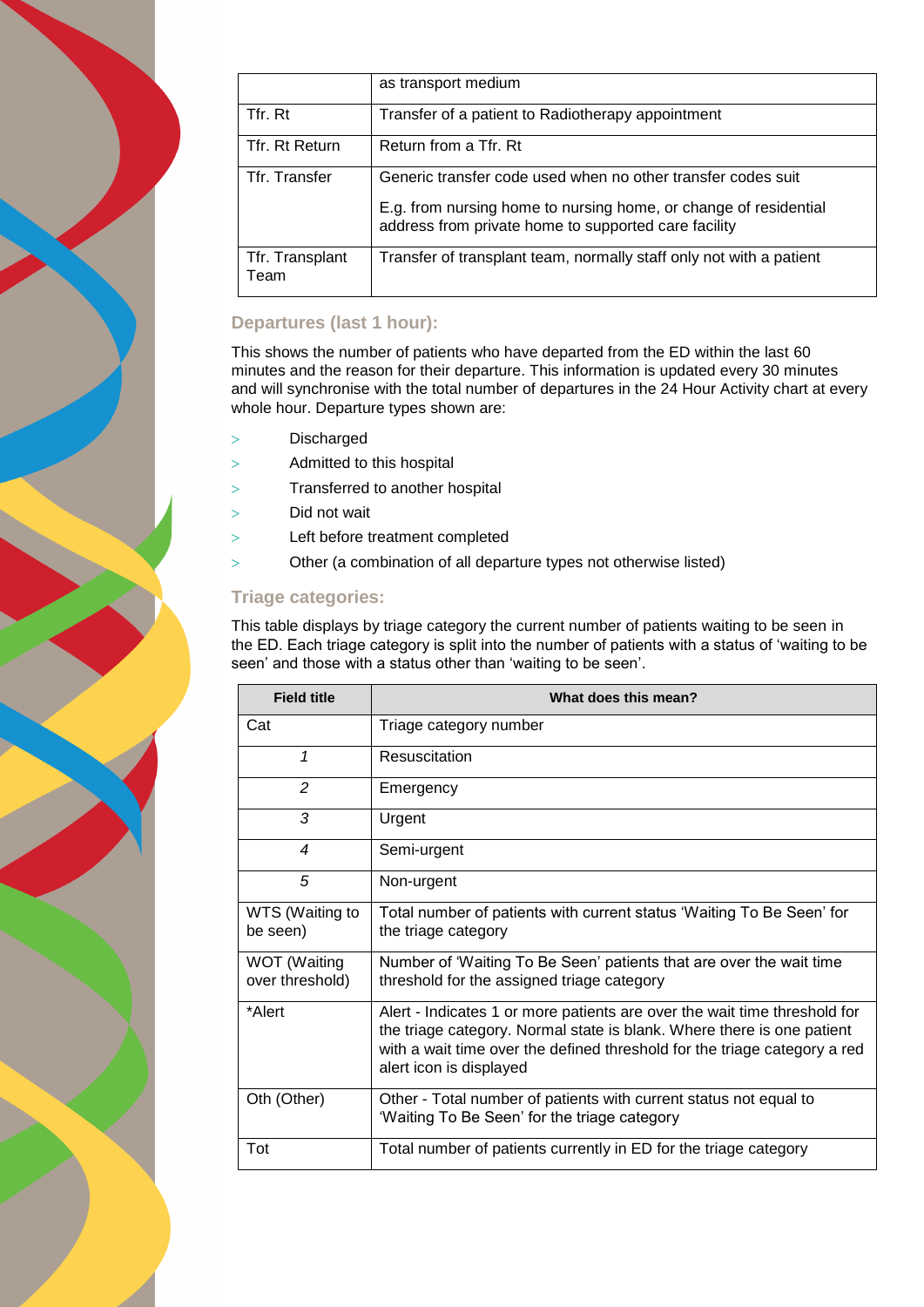Triage categories meanings:

- 1. Resuscitation:
- Immediately life threatening conditions that are threats to life (or imminent risk of deterioration) and require immediate aggressive intervention
- 2. Emergency:
- $>$  Imminently life threatening the patient's condition is serious enough or deteriorating so rapidly that there is the potential of threat to life, or organ system failure if not treated to within ten minutes of arrival; OR
- Important time-critical treatment the potential for time-critical treatment to make a significant effect on clinical outcome depends on treatment commencing within a few minutes of the patient's arrival in the ED; OR
- Very severe pain human practice mandates the relief of very severe pain or distress within 10 minutes
- 3. Urgent:
- $>$ Potentially life-threatening the patient's condition may progress to life or limb threatening, or may lead to significant morbidity, if assessment and treatment are not commenced within 30 minutes of arrival; OR
- Situational urgency there is potential for an adverse outcome if time-critical treatment is not commenced within 30 minutes; OR
- Humane practice mandates the relief of severe discomfort or distress within 30 minutes
- 4. Semi-urgent:
- $>$ Potentially serious the patient's condition may deteriorate, or adverse outcome may result, if assessment and treatment has not commenced within 1 hour of arrival in ED. Symptoms moderate and prolonged; OR
- Situational urgency there is potential for adverse outcome if time-critical treatment has not commenced within 1 hour; OR
- Significant complexity or severity likely to require complex work-up and consultation and/ or inpatient management; OR
- Humane practice mandates the relief of discomfort or distress within 1 hour
- 5. Non-urgent:
- Less urgent the patient's condition is chronic or minor enough that symptoms or clinical outcome will not be affected if assessment and treatment are delayed up to 2 hours from arrival; OR
- Clinico-administrative problems results review, medical certificates, prescriptions only

### **24 hour activity:**

Focussing on patient flow, this component is a graphical object showing the last rolling 24 hours activity in the ED taken as a summary at the end of each hour. It shows the number of patients physically in the ED at the end of the hour broken into those who were waiting to be seen and patients who had commenced treatment, as well as the number of arrivals and departures in each hour.

It displays this information against a backdrop of the capacity threshold colours used in the Hospital Status component:

- Patients:
	- o The white vertical bars represent the number of patients in the Emergency Department at the end of the hour who had commenced treatment. Hovering the mouse over the bars invokes a popup box displaying the period and the actual number of patients
	- The grey stack at the top of the white vertical bar shows the number of patients in the Emergency Department who were waiting to be seen at the end of the hour
	- Arrivals: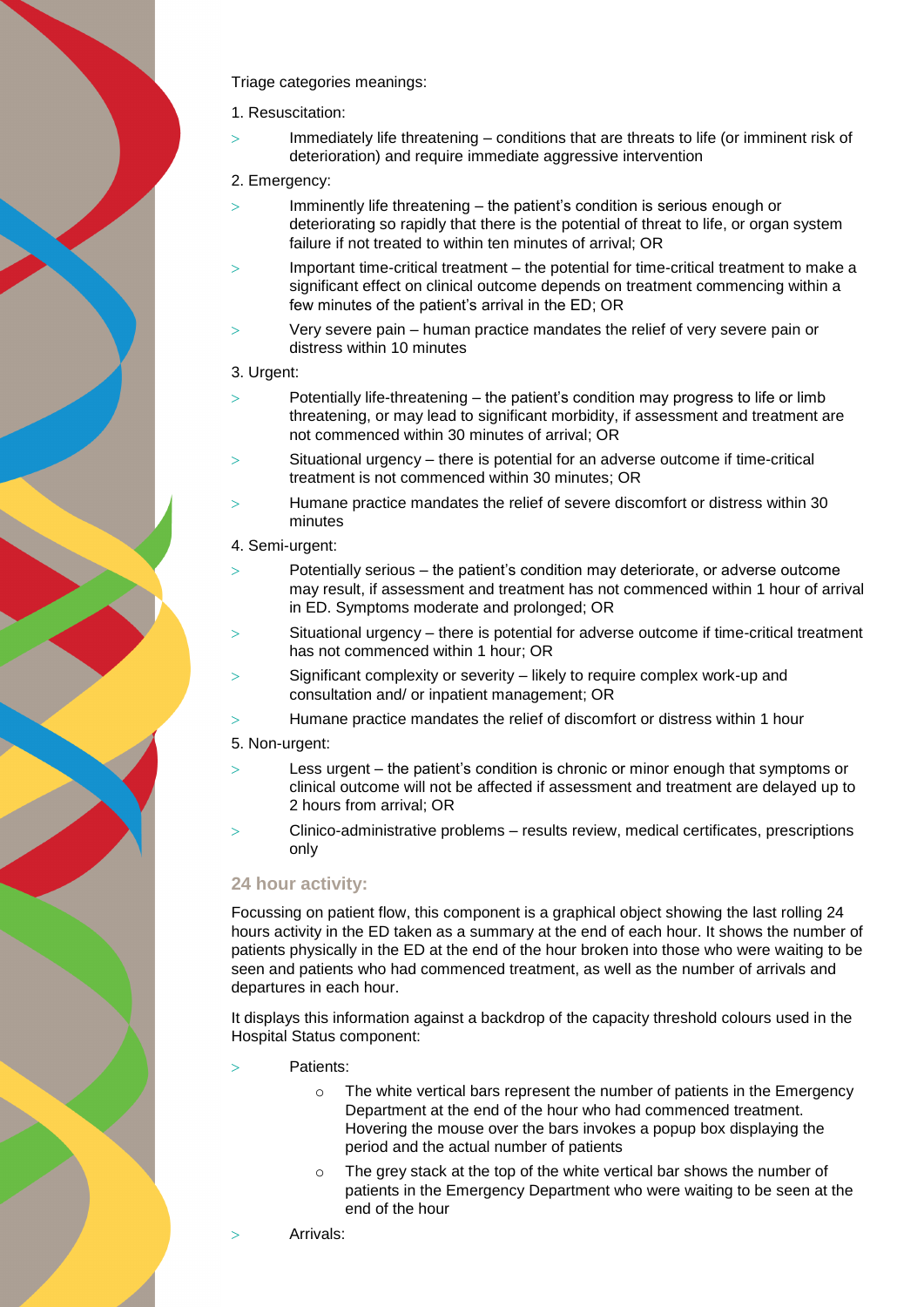$\circ$  The grey area shows the number of patients who arrived in the Emergency Department during the last hour. Hovering the mouse over the grey area within a vertical bar invokes a pop-up box displaying the period and the actual number of arrivals

#### Departures:

- o Represented by the gold line, this shows the number of patients who departed from the Emergency Department during the last hour. Hovering the mouse over the gold line within a vertical bar invokes a pop-up box displaying the period and the actual number of departures
- Capacity:
	- o Capacity for each hour is displayed as a black line across the graph. It is usually a static number
- Capacity Threshold Indicator:
	- The backdrop of the graph is the capacity threshold colours first mentioned in the Hospital Status component

ED status is the current status of the hospital calculated from the numbers of patients in the ED, compared to total treatment rooms available:

- Green means that the ED has at least 20% of their treatment rooms available
- Amber means that the ED has 5% to 20% of their treatment rooms available
- Red means that the ED has 5% of their treatment rooms available
- White means that the ED currently has all of their treatment rooms being used

#### **Waiting times table:**

This table shows a breakdown of the wait times being experienced by the patients as they move through the various stages of the ED process. Each stage shows the number of patients that are currently waiting within the defined time periods. The same information is shown graphically in the chart beside the table where each time period is colour coded.

Users will notice the total number of 'Waiting to be Seen' patients in the Waiting Times component will be the same as the number in the Streams and Triage Category components.

| <b>Field title</b>              | What does this mean?                                                                                                                                                                                                                                                  |
|---------------------------------|-----------------------------------------------------------------------------------------------------------------------------------------------------------------------------------------------------------------------------------------------------------------------|
| Waiting to be<br>Seen           | Shows the number of patients waiting to be seen by a doctor/nurse<br>split by waiting time                                                                                                                                                                            |
| <b>Waiting for</b><br>Radiology | Currently not populated, this will show those patients who are waiting<br>for radiology results which is known to be a potential delay in<br>progressing through ED                                                                                                   |
| Waiting for IP<br>Consult       | Patients who are likely to be admitted to the hospital are required to<br>have a consultation with a specialist before being accepted for<br>admission. This component displays the number of patients waiting for<br>an inpatient consultation split by waiting time |
| Waiting for a<br><b>Bed</b>     | Shows the total number of patients waiting for an inpatient bed split by<br>waiting time                                                                                                                                                                              |
| $0 - 2$                         | Wait time of 0 to 2 hours for the relevant waiting category                                                                                                                                                                                                           |
| $2 - 4$                         | Wait time of 2 to 4 hours for the relevant waiting category                                                                                                                                                                                                           |
| $4 - 8$                         | Wait time of 4 to 8 hours for the relevant waiting category                                                                                                                                                                                                           |
| $8 - 12$                        | Wait time of 8 to 12 hours for the relevant waiting category                                                                                                                                                                                                          |
| $12 - 24$                       | Wait time of 12 to 24 hours for the relevant waiting category                                                                                                                                                                                                         |
| $24+$                           | Wait time of over 24 hours for the relevant waiting category                                                                                                                                                                                                          |
| Total                           | Total no of patients per waiting category                                                                                                                                                                                                                             |